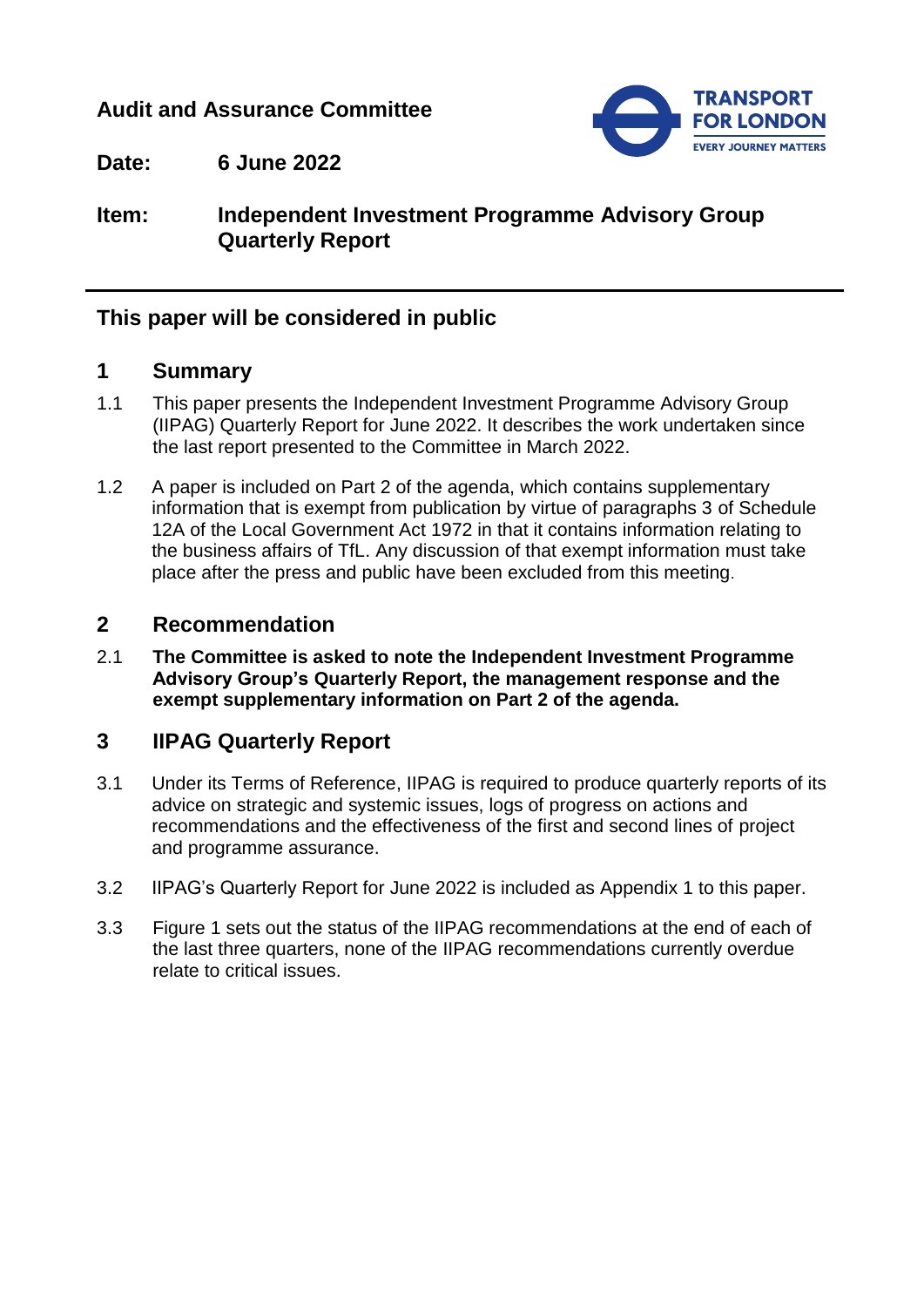

**Figure 1: Status of IIPAG Recommendations**

3.4 There were no new unagreed or critical IIPAG recommendations made during Quarter 4 of 2021/22 (12 December 2021 to 31 March 2022).

# **4 Management Response to IIPAG Quarterly Report**

#### **Update review of Procurement and Commercial Improvement Programme**

- 4.1 The programme agrees with the recommendations laid out in this report. Several points, such as: the training and upskilling of our Procurement and Commercial community and Procure to Pay user base; the development and implementation of a supplier relationship management strategy; and the Capital delivery overlay to the management framework, form part of our existing programme plan and are tracked as part of the critical path. Following the completion of the build phase of Ariba (procurement software) and the management framework, communications and engagement with our customers and stakeholders have also ramped up in recent months, which we aim to continue.
- 4.2 The programme recognises the need for reviewing our internal governance structure and leveraging the knowledge and influence of our senior leadership team to provide guidance and sponsorship on key programme decisions, which we aim to achieve through revising terms of reference as well as business representation in the Procurement and Commercial Improvement Programme Steering Group.

#### **Programme Management Office - A review of progress, one year on**

- 4.3 The Programme Management Office (PMO) welcomes the report and recommendation made. We are fully committed to the direction proposed by IIPAG, and we appreciate the practical and supportive approach taken to the changes proposed.
- 4.4 We are pleased to note that the report identifies some of the challenges the PMO has in normalising TfL's information; widely differing work banks with fundamentally different approaches, and historical data which are inconsistent. Our improvement plan balances tangible progress against the risk of potential rework. To this end, we are implementing an iterative approach to the change.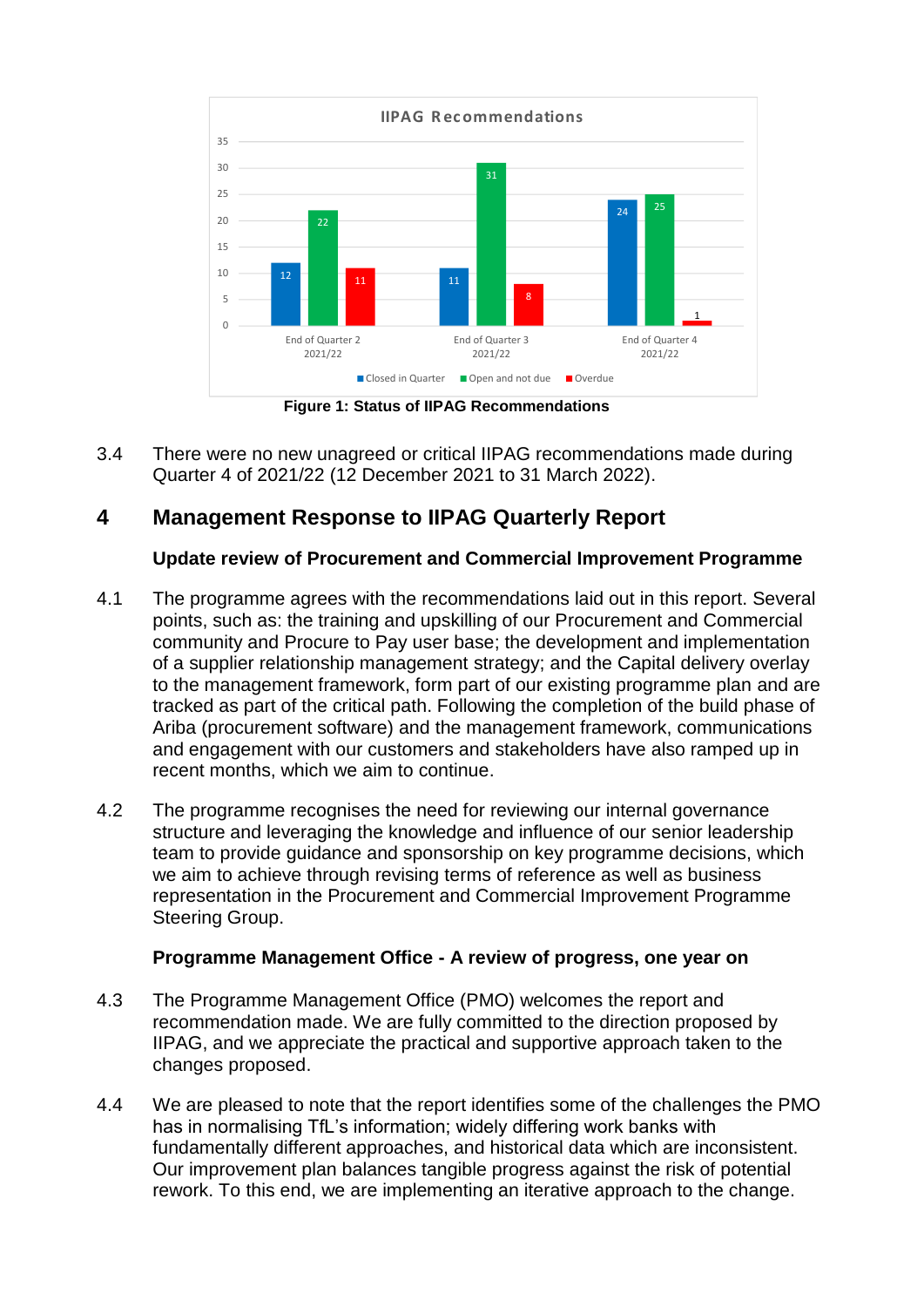This will follow the industry standard approach, specifically: design of a consistent and scalable process; clear definition of the data that each process will generate; locking the process and data into a system to prevent local variation; and deriving insight and reporting such that appropriate decisions can be made.

- 4.5 In order to implement controlled change while the business evolves in line with the new Chief Officer structure, we will undertake multiple discrete cycles each acting on an element of the PMO scope. These will develop consistency, cleanse data and lock it in progressively with systems. The priority order will be risk based, and each cycle will have a visible outcome. This is the process described as 'sprints' in the IIPAG report.
- 4.6 This will require a multi-year programme for phased investment in systems, data storage and report hosting, interventions by our own colleagues and support from the market to make the change. We will be seeking investment support to achieve it.

#### **Treatment of Risk in the Investment Programme**

- 4.7 We agree with the points raised but noting the requirement for underlying continual cultural change in regard to risk management at all levels.
- 4.8 As part of our continuous improvement plan we will prioritise the following activities: widespread use of the Quantified Cost Risk Analysis (QCRA) summary report across large/complex/novel projects; re-train the risk team on undertaking detailed early stage risk assessments to inform risk uplifts on larger projects; continuing to trial the embedding of risk management objectives as part of the annual performance review process in project management roles; and quarterly/six-monthly risk deep dives on major schemes to enable the senior leadership team to challenge all aspects of risk management including assessments.
- 4.9 We are progressing new Quantified Schedule Risk Analysis guidance and as part of the revision of the QCRA summary report we now include key risks that may impact milestones. We will continue to review risks in-year and over the project life as part of periodic risk reporting.
- 4.10 We accept and have provided management responses to each of the recommendations made. This includes for the recommendation that TfL develops guidance about which risks, and risk allowances, should be held at project, Programme and portfolio level, where we accept this aspiration, but it requires wider business change. Creating risk allowances at various levels need to fit with our project governance, organisational and finance structures and change control processes. A review will be led by the PMO to develop the approach to portfolio management, which will include the option of creating a risk allowance at portfolio level. The review will commence in the latter part of 2022 and the output will be shared with IIPAG and the Project Assurance team.